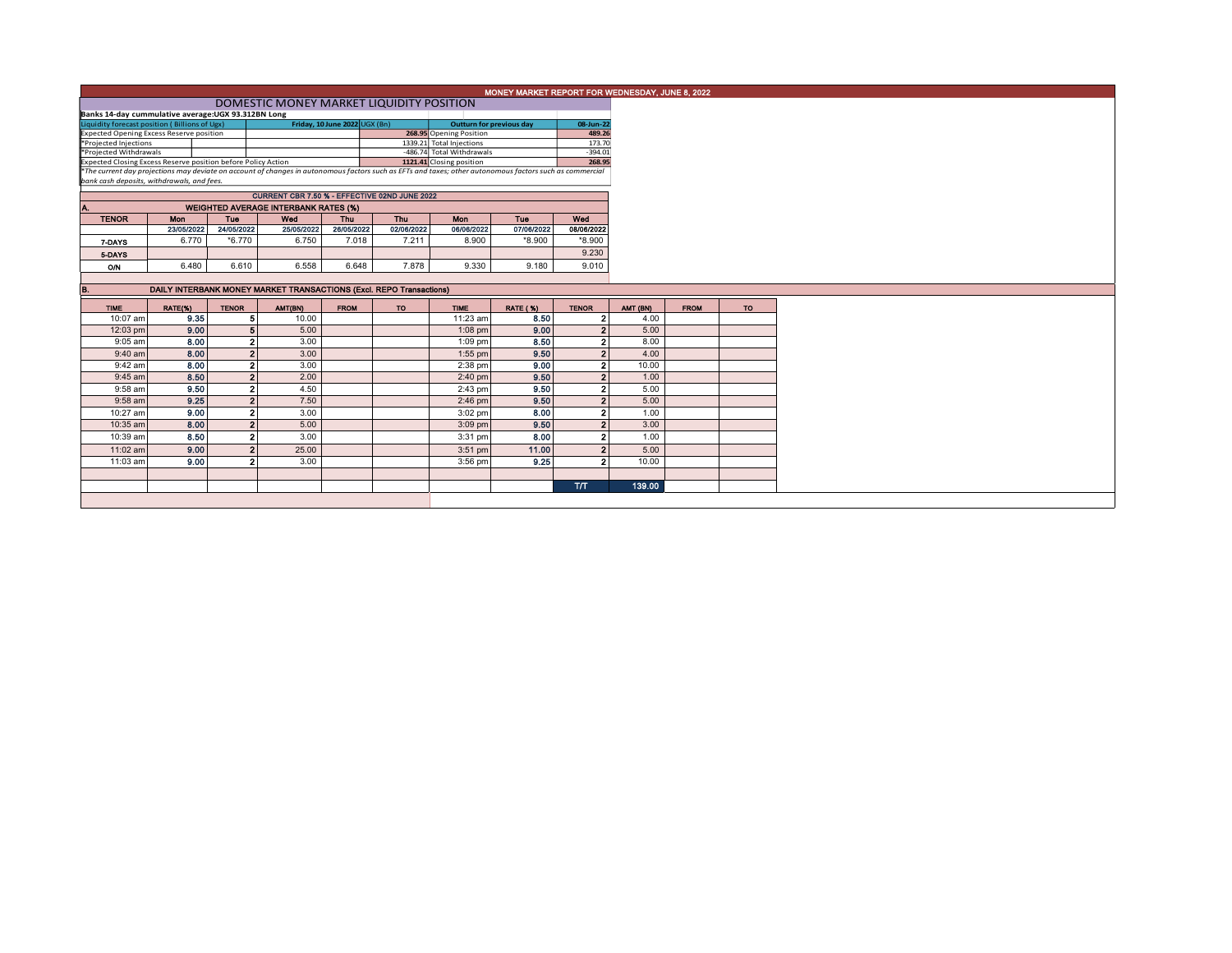

| ____                   |           | ______    | .         | ------    | .         | ------   | ------    | ------    | ------    | ------    | .         | .         | ____   |
|------------------------|-----------|-----------|-----------|-----------|-----------|----------|-----------|-----------|-----------|-----------|-----------|-----------|--------|
|                        | 10-Jun-22 | 16-Jun-22 | 23-Jun-22 | 30-Jun-22 | 07-Jul-22 | 4-Jul-22 | 28-Jul-22 | 04-Aug-22 | 18-Aug-22 | 10-Nov-22 | 08-Dec-22 | 19-Jan-23 |        |
| <b>REPO</b>            | 143.21    |           |           |           |           |          |           |           |           |           |           |           | 143.21 |
| <b>REV REPO</b>        |           |           |           |           |           |          |           |           |           |           |           |           |        |
| <b>BOU BILL/DEPO A</b> | 60.53     |           | 69.70     | 26.03     | 73.14     |          | 41.06     | 33.00     | 26.60     | 15.00     | 22.13     | 12.57     | 379.76 |
| <b>TOTALS</b>          | 203.74    |           | 69.70     | 26.03     | 73.14     |          | 41.06     | 33.00     | 26.60     | 15.00     | 22.13     | 12.57     | 522.97 |

Total O/S Deposit Auction & BOU Bill balances held by BOU up to 19 JANUARY 2023: UGX 380 BN

Total O/S Repo, Reverse Repo, BOU Bill balances held by BOU: UGX 523 BN

| (EI) STOCK OF TREASURY SECURITIES                                                    |                                                   |             |           |                 | EII)<br><b>MONETARY POLICY MARKET OPERATIONS</b> |                     |         |         |                |         |  |  |  |
|--------------------------------------------------------------------------------------|---------------------------------------------------|-------------|-----------|-----------------|--------------------------------------------------|---------------------|---------|---------|----------------|---------|--|--|--|
|                                                                                      | LAST TBIILS ISSUE DATE: 25-MAY-2022               |             |           |                 | (VERTICAL REPOS, REV-REPOS & BOU BILL)           |                     |         |         |                |         |  |  |  |
| On-the-run O/S T-BILL STOCKs (Bns-UGX)                                               |                                                   |             | 4.794.89  | 10/06/2022      | Column1                                          | Column <sub>2</sub> | Column3 | Column4 | <b>Column5</b> | Column6 |  |  |  |
| On-the-run O/S T-BONDSTOCKs(Bns-UGX)                                                 |                                                   |             | 25.016.75 | 10/06/2022 REPO |                                                  | $06$ -May -         | 234.00  | 6.500   |                |         |  |  |  |
| TOTAL TBILL & TBOND STOCK- UGX                                                       |                                                   |             | 29.811.65 |                 | <b>REPO</b>                                      | 09-May              | 354.00  | 6.500   |                |         |  |  |  |
| 0/3-Outstanding                                                                      |                                                   |             |           |                 | <b>REPO</b>                                      | $10$ -May $\vert$ - | 280.00  | 6.500   |                |         |  |  |  |
| <b>MATURITY</b>                                                                      | YTM (%)<br><b>TOTAL STOCK</b><br><b>CHANGE IN</b> |             |           |                 |                                                  | 12-May -            | 494.00  | 6.500   |                |         |  |  |  |
|                                                                                      | <b>(BN UGX)</b>                                   | AT CUT OFF* | YTM (+/-) |                 | <b>BOU BILL</b>                                  | $12$ -May -         | 280.32  | 6.998   |                | 28      |  |  |  |
| 91                                                                                   | 0.38                                              | 6.501       | $-0.100$  |                 | <b>BOU BILL</b>                                  | $12$ -May           | 24.82   | 7.109   |                | 56      |  |  |  |
| 182                                                                                  | 30.09                                             | 7.989       | $-0.011$  |                 | <b>BOU BILL</b>                                  | 12-May -            | 11.87   | 8.500   |                | 252     |  |  |  |
| 364                                                                                  | 4.764.42                                          | 9.000       | 0.000     |                 | <b>REPO</b>                                      | 13-May -            | 72.00   | 6.500   |                |         |  |  |  |
| 2YR                                                                                  | 1.016.00                                          | 9.900       | $-0.590$  |                 | <b>REPO</b>                                      | 17-May -            | 3.00    | 6.500   |                |         |  |  |  |
| 3YR                                                                                  | 58.00                                             | 12.090      | $-1.010$  |                 | <b>REPO</b>                                      | 19-May -            | 40.00   | 6,500   |                |         |  |  |  |
| 5YR.                                                                                 | 963.61                                            | 14,390      | 1.390     |                 | <b>REPO</b>                                      | 20-May -            | 40.00   | 6.500   |                |         |  |  |  |
| 10YR                                                                                 | 10.877.58                                         | 13.750      | 0.250     |                 | <b>REPO</b>                                      | 23-May -            | 29.00   | 6.500   |                |         |  |  |  |
| 15YR                                                                                 | 9.420.55                                          | 14.390      | $-1.510$  |                 | <b>REPO</b>                                      | 24-May -            | 146.00  | 6.500   |                |         |  |  |  |
| 20YR                                                                                 | 2,681.02                                          | 15,900      | 0.400     |                 | <b>REPO</b>                                      | 25-May -            | 178.50  | 6.500   |                |         |  |  |  |
| Cut OFF is the lowest price/highest vield that satisfies the auction awarded amount. |                                                   |             |           |                 | <b>REPO</b>                                      | $26$ -May -         | 399.00  | 6.500   |                |         |  |  |  |
|                                                                                      |                                                   |             |           |                 | <b>REPO</b>                                      | 27-May -            | 147.00  | 6.500   |                |         |  |  |  |
|                                                                                      |                                                   |             |           |                 | <b>REPO</b>                                      | 30-May -            | 95.00   | 6.500   |                |         |  |  |  |
|                                                                                      |                                                   |             |           |                 | <b>REPO</b>                                      | $31$ -May -         | 93.00   | 6.500   |                |         |  |  |  |
|                                                                                      |                                                   |             |           |                 | <b>REPO</b>                                      | $02$ -Jun $-$       | 123.00  | 7.500   |                |         |  |  |  |
|                                                                                      |                                                   |             |           |                 | <b>REPO</b>                                      | $08 - Jun$ -        | 20.00   | 7.500   |                |         |  |  |  |

WAR-Weighted Average Rate